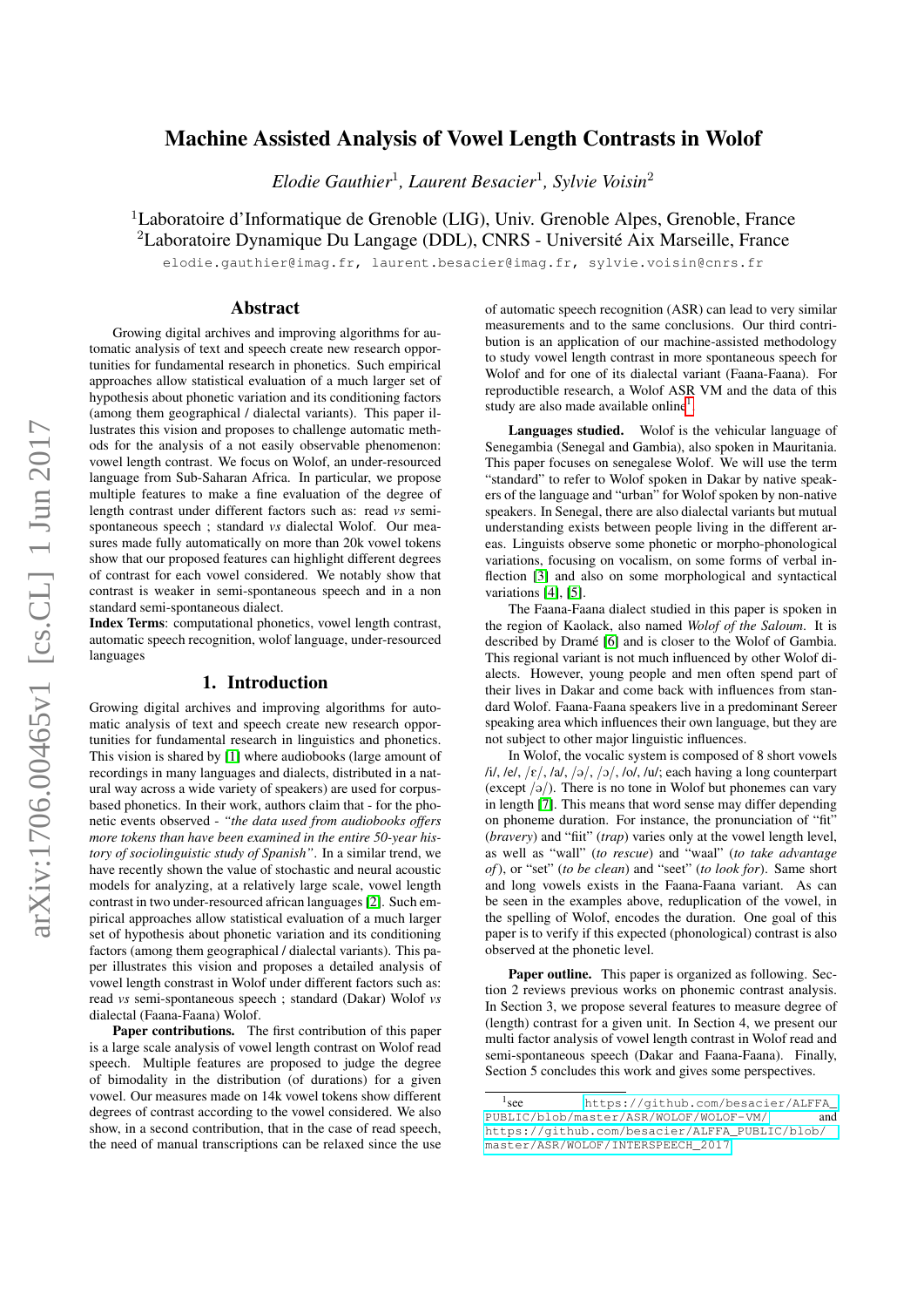# 2. Related Works

Vowel duration is a phonetic measure widely used in speech acoustic research. Many factors affect vowel duration such as its location within the vowel space ([\[8\]](#page-4-7), [\[9\]](#page-4-8)), position and length of the word [\[10\]](#page-4-9), surrounding context of the vowel ([\[11\]](#page-4-10), [\[12\]](#page-4-11)), speech rate ([\[13\]](#page-4-12), [\[14\]](#page-4-13)) and position of the vowel within the word [\[15\]](#page-4-14). As raised by [\[16\]](#page-4-15), main past studies of vowel duration were done through manual annotations. It is consequently a very time-consuming task and only few words were generally analyzed. We believe that use of automatic tools can lead to more objective and reproductible measures, at a larger scale.

As far as vowel length contrast is concerned, [\[17\]](#page-4-16) studied its production and perception in Korean. They found that all Korean speakers of the study produced (length) contrasted vowels but they also concluded that short/long contrast is weaker in spontaneous speech. Vowel length contrast was also investigated to better understand language acquisition. [\[18\]](#page-4-17) analyzed 11 hours of Japanese infant-directed speech, using statistical methods, to explore how infants learn to discriminate vowel length contrast existing in Japanese. They discovered that duration distribution for a given vowel is not clearly bi-modal since long vowels may be much less frequent than short vowels.

In Wolof, very few phonetic studies were published, especially on vowel length contrast. One exception is the work of [\[19\]](#page-4-18) who studied a dialectal variant of Gambian Wolof, close to Faana-Faana analyzed in this paper. The author compared 3 minimal pairs, each containing /i/, /a/ and /u/ vowels (read speech) and noticed that length contrast was more important for vowel /a/ than for /i/ and /u/. Moreover, less (length) contrast was observed in rapid speech rate compared to normal speech rate. Finally, in 2006, [\[7\]](#page-4-6) pointed out that a large analysis of Wolof phonetics was lacking and to the best of our knowledge this is still the case at present.

### <span id="page-1-7"></span>3. Measuring Vowel Length Contrast

It is not trivial to objectively analyze the degree of bimodality in the distribution of durations for a given vowel. One reason is that - for some vowels - there may be much more short occurences than long ones [\[20\]](#page-4-19). Eye-looking at distributions is a possibility but more objective features are needed if we want a fine evaluation of the degree of contrast across different speech styles and dialects (see [\[18\]](#page-4-17) for Japanese). This section proposes different criteria (features) to estimate the degree of bimodality for the (duration) distribution of a given vowel. These features are not extracted from true distributions of short and long vowels, but from their normalized gamma approximations<sup>[2](#page-1-0)</sup> - see Figure 1 for the notations used: (1) ratio  $r_1$ , (2) ratio  $r_2$ , (3) area  $\mathscr A$  between both (short/long) gamma distributions and (4) delta ∆ between modes of both gamma distributions.

We define  $d_S(x)$  and  $d_L(x)$  as representing respectively the distribution of the short and long units of a vowel (for instance  $d_{ii}(x)$  and  $d_{ii}(x)$ ). In accordance with this definition,  $r_1$ is defined by equation [\(1\)](#page-1-1) and is the ratio between  $d_S(a)$  and  $d<sub>L</sub>(a)$ , when a is the global maximum value of  $d<sub>S</sub>(x)$ . A high value of  $r_1$  means a large amount of short tokens compared to long tokens at the maximum peak of  $d_S(x)$ . In the same way,  $r_2$  defined in equation [\(2\)](#page-1-2) is the ratio between  $d_L(b)$  and  $d_S(b)$ , when b is the global maximum value of  $d<sub>L</sub>(x)$ . A high value of  $r_2$  means a large amount of long tokens compared to short tokens at the maximum peak of  $d<sub>L</sub>(x)$ . For both ratios, the bigger the value, the stronger the duration contrast is.

<span id="page-1-1"></span>
$$
r_1 = \frac{d_S(a)}{d_L(a)}\tag{1}
$$

where  $a = \arg \max_{x} (d_S(x))$ .

<span id="page-1-2"></span>
$$
r_2 = \frac{d_L(b)}{d_S(b)}\tag{2}
$$

where  $b = \arg \max_{x} (d_L(x))$ .

 $\mathscr A$  corresponds to the computed area between both curves when  $d_S(x) < d_L(x)$ , as shown in equation [\(3\)](#page-1-3). The larger the area, the stronger the duration contrast should be. We consider that a significant contrast should give an area  $\mathscr{A} > 0.40$ .

<span id="page-1-3"></span>
$$
\mathscr{A} = \int_{I}^{\infty} dL(x) - dS(x) \, \mathrm{d}x \tag{3}
$$

We also compute  $\Delta$  which is the difference between both modes of  $d_S(x)$  and  $d_L(x)$ , as represented in equation [\(4\)](#page-1-4). The greater the value of  $\Delta$ , the more significant the contrast is. Figure 1 displays duration histograms, associated gamma curves and notations, for phoneme /a/.

<span id="page-1-4"></span>
$$
\Delta = \arg \max_{x} (d_L(x)) - \arg \max_{x} (d_S(x))
$$
 (4)

Finally, it is important to note that we did not use Hartigan's Dip test of unimodality [\[21\]](#page-4-20) since our preliminary measurements have shown that this test always concludes to the bimodality of our distribution - even for extremely weak contrasts.

# 4. Machine Assisted Analysis of Vowel Length Contrasts in Wolof

#### 4.1. Data and ASR System

In addition to our existing in-house (Dakar standard) Wolof read speech corpus [\[22\]](#page-4-21), we recently collected data during a field trip in Senegal.We collected semi-spontaneous speech of Wolof (Dakar standard) and dialectal variants. In total, we gathered around 1.5 hours of elicitated speech from 22 speakers (6 Faana-Faana speakers, 2 Lebu speakers, 3 speakers of urban Wolof and 11 speakers of standard Wolof). Each speaker had to watch a series of 76 short videos designed to express trajectory [\[23\]](#page-4-22). This data can be considered as semi-spontaneous speech.

Our best Wolof ASR system was used to decode new recorded speech. This is a standard context dependent DNN-HMM hybrid system trained with Kaldi speech recognition toolkit [\[24\]](#page-4-23). More details on this system can be found in [\[2\]](#page-4-1) and it is made available through a  $VM<sup>3</sup>$  $VM<sup>3</sup>$  $VM<sup>3</sup>$ . We used 5 transcriptions of Faana-Faana (over 6) and 3 transcriptions of standard Wolof (over 11), because only a subset of ASR hypotheses were corrected by Wolof linguists. Table [1](#page-1-6) summarizes each data set on which we will measure vowel length contrast in this paper.

Table 1: *Wolof speech data overview.*

<span id="page-1-6"></span>

| Data Set                           | Male | Female | #Utt  | #Words | <b>Duration</b>     |
|------------------------------------|------|--------|-------|--------|---------------------|
| Wolof (read)                       |      |        | 1.120 | 10.461 | $1h12 \text{ mins}$ |
| Wolof<br>(semi-<br>spontaneous)    |      |        | 254   | 2,825  | 14 mins             |
| Faana-Faana (semi-<br>spontaneous) |      |        | 454   | 3,365  | 19 mins             |

<span id="page-1-5"></span><sup>3</sup> see [https://github.com/besacier/ALFFA\\_PUBLIC/](https://github.com/besacier/ALFFA_PUBLIC/blob/master/ASR/WOLOF/WOLOF-VM/) [blob/master/ASR/WOLOF/WOLOF-VM/](https://github.com/besacier/ALFFA_PUBLIC/blob/master/ASR/WOLOF/WOLOF-VM/)

<span id="page-1-0"></span><sup>2</sup>We preferred *Gamma* distributions to *Gaussian* for their skewness.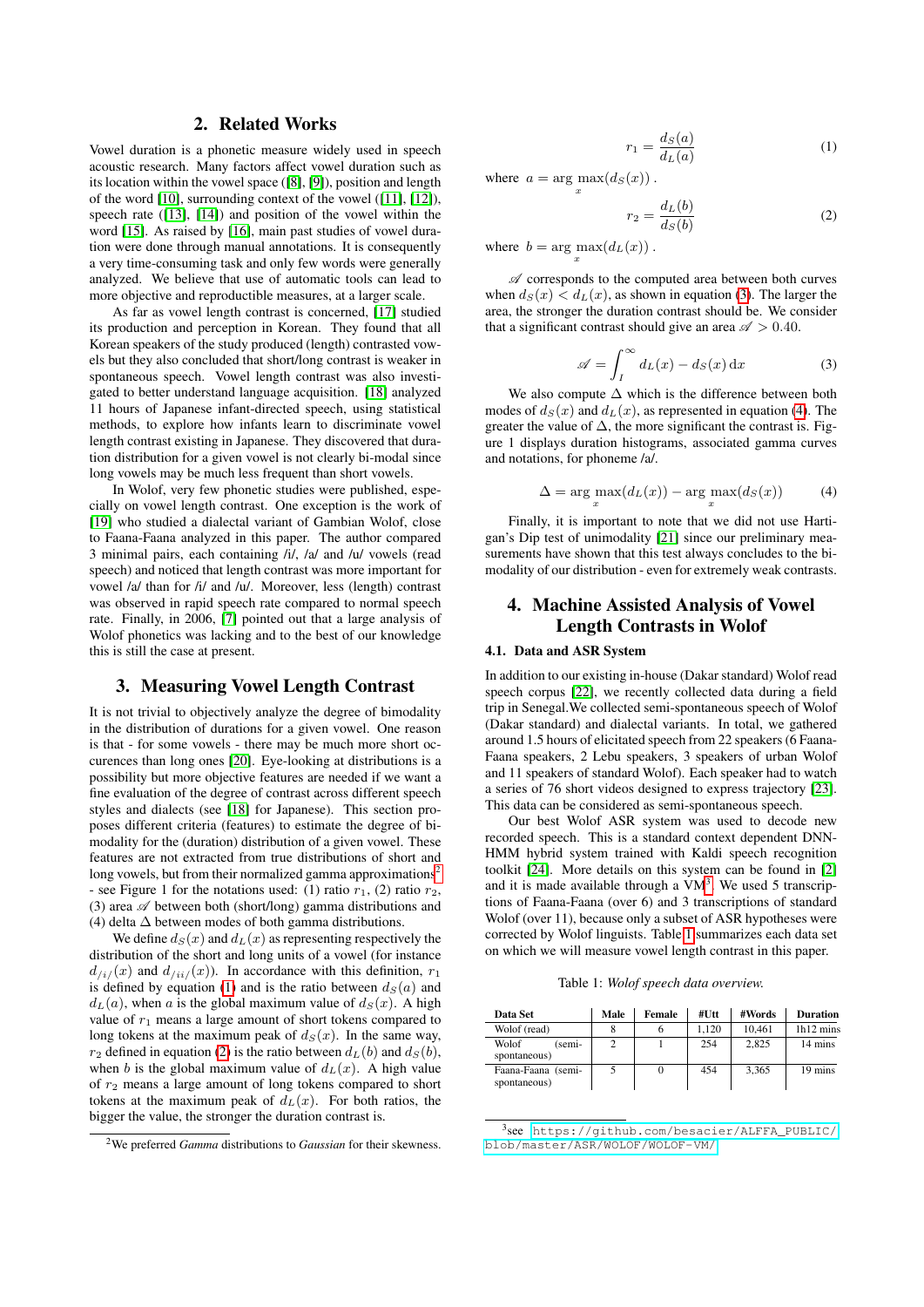#### 4.2. Analysis on Wolof Read Speech

#### *4.2.1. Forced Alignment with Human Transcriptions*

In a first phase, we extract vowel durations by force-aligning human transcriptions of development (*dev*) set described in [\[2\]](#page-4-1) (1,120 utterances, 1h12mn of speech) and made up of Wolof read speech (see Table [1\)](#page-1-6). Forced-alignment is done with our CD-DNN-HMM-based acoustic model (length contrasted acoustic models with different units for short and long vowels). The 7 contrasted vowels are tagged as /short/ or /long/ depending on the duplication of the grapheme within the word. Data is partitioned in different sets denoted by  $\mathscr{D}_l^v$ where  $v \in \mathcal{V} = \{i, e, \varepsilon, a, \varepsilon, o, u\}$  is the studied vowel and  $l \in \mathcal{L} = \{S, L\}$  is the expected length of the vowel (short or long). We computed vowel durations and built their histogram for each vowel after deleting outliers (we keep observations  $x$  so that  $\mu - 3\sigma < x < \mu + 3\sigma$ ). We also approximate our real distribution by the probability density function of a *Gamma* distribution. Eye-looking at normalized distributions for each vowel confirms that bimodality exists for all of them. However, the degree of contrast differs for each vowel. For instance, strong duration contrast is observed for vowel /a/ (Figure [1\)](#page-2-0) whereas weak contrast is observed for vowel  $/2/$  (Figure [2\)](#page-2-1).

<span id="page-2-0"></span>

<span id="page-2-1"></span>Figure 1: *Histogram and Gamma Distribution for vowel /a/ in Wolof Read Speech - Strong Contrast*



Figure 2: *Histogram and Gamma Distribution for vowel*  $/2$  *in Wolof Read Speech - Weak Contrast*

Table [2](#page-2-2) shows measurements of length contrast. Vowels are sorted according to their height. In addition to the contrast features described in Section [3,](#page-1-7) we also display in third column the mean duration  $\mu$  (in ms) for each short and long vowel. Vowel /a/ is the one that appears most frequently (both short and long) while vowel /o/ is the one that appears most rarely. This is easily explained because words containing the vowel /a/ are very common while those containing vowel /o/ are rare in Wolof. We observe that 2 articulatory features affect vowel duration: height and backness. Indeed, mean duration of short vowels in-

<span id="page-2-2"></span>Table 2: *Contrast Features Extracted on Wolof Read Speech.*

| <b>Phoneme</b><br>short<br>long | #occurences | $\mu$<br>(in ms) | r <sub>1</sub> | r <sub>2</sub> | ₫    | Δ<br>(in ms) |
|---------------------------------|-------------|------------------|----------------|----------------|------|--------------|
| /i/                             | 2,149       | 76               | 2.54           | 1.42           | 0.44 | 49           |
| $/$ iː/                         | 133         | 131              |                |                |      |              |
| /e/                             | 227         | 79               | 2.63           | 1.52           | 0.45 | 37           |
| /eː/                            | 178         | 120              |                |                |      |              |
| $\left \epsilon\right $         | 1,264       | 81               | 2.64           | 1.50           | 0.45 | 46           |
| /εː/                            | 557         | 131              |                |                |      |              |
| /a/                             | 4,673       | 69               | 4.07           | 2.21           | 0.56 | 50           |
| /aː/                            | 880         | 125              |                |                |      |              |
| $\sigma$                        | 881         | 73               | 1.62           | 0.93           | 0.27 | 24           |
| /ж/                             | 710         | 102              |                |                |      |              |
| / o/                            | 60          | 68               |                | 1.27           | 0.46 | 34           |
| /oː/                            | 69          | 108              | 2.85           |                |      |              |
| /u/                             | 1,893       | 67               | 2.34           | 1.09           | 0.40 | 36           |
| /uː/                            | 111         | 110              |                |                |      |              |

creases with the aperture of the jaw, as described in [\[19\]](#page-4-18), except for /a/. The phonological status of /a/ is still in debate and [\[7\]](#page-4-6) raises the fact that linguists are not all unanimous on the issue. The same rule is not observed on long vowels. Mean duration also shows that back vowels  $\frac{1}{2}$ ,  $\frac{1}{2}$  and  $\frac{1}{u}$  are shorter than front vowels  $(i*i*, *le*), *le*$ ), for both short and long phonemes.  $\Delta$  varies from 24 ms to 50 ms and  $\mathscr A$  from 0.27 to 0.56. Vowel /a/ is the one with the strongest length contrast, with large  $r_1$ and  $r_2$  ratios, as well as large area  $\mathscr A$  and large  $\Delta$ . Though  $/2$ is the vowel with the least distinguishable length contrast, with low  $r_1$  and  $r_2$  ratios, small  $\mathscr A$  and moderate  $\Delta$ , features unveil that all vowels are length-contrasted. The table also shows that contrast features are correlated but they are complementary to describe the shape of the vowel length distributions. To conclude on this sub-section, this analysis (made fully automatically on 14k vowel tokens) show that our proposed features can highlight different degrees of contrast for each vowel considered and confirm - at a larger scale - previous analyses made.

*4.2.2. Forced Alignment with Automatic (ASR) Transcriptions* In this sub-section, we try to see if manual transcriptions can be replaced by ASR hypotheses while keeping same trends/conclusions. In that case, we relax the constraint of having manual transcription of the data set. We computed vowel durations from forced alignment obtained with ASR transcripts (from our baseline Wolof ASR system, trained on held-out data - around 20% WER on read speech) and built gamma distributions as in previous section. For each vowel, we compared both distributions (manual transcription *vs* ASR transcription) using Kolmogorov-Smirnov statistical test [\[25\]](#page-4-24) (the null hypothesis  $H_0$  was that both distributions obtained after manual and ASR transcriptions are similar). For each vowel  $v$ , no significant difference was found. To illustrate this result, Figure [3](#page-3-0) shows duration histograms and associated gamma curves for phoneme /u/ when human  $(ref)$  or ASR  $(hyp)$  transcriptions are used for forced-alignment. Both curves are very similar and this confirms that, for read speech, the need of manual transcriptions can be relaxed since the use of ASR leads to very similar measurements and to the same conclusions. For the next subsections (semi-spontaneous speech), ASR will be also used to produce transcripts but they will be further corrected by humans due to the more spontaneous nature of the data $4$ .

<span id="page-2-3"></span><sup>4</sup>Preliminary measurements have shown that the ASR transcriptions on spontaneous speech are too noisy to be used directly. We got around 31% WER for Wolof and 66% WER for Faana-Faana.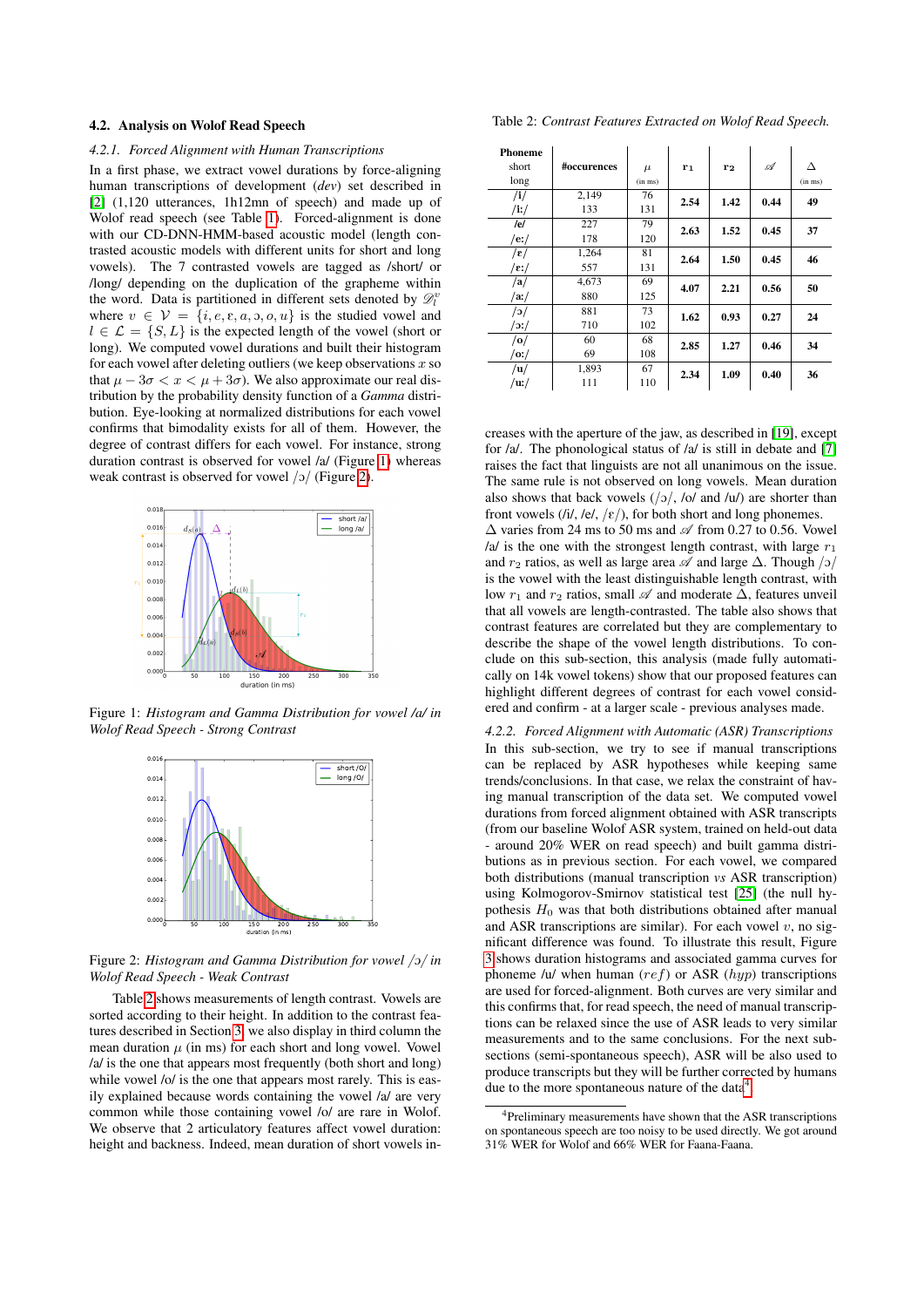<span id="page-3-0"></span>

Figure 3: *Histogram and Gamma Distribution for /u/ in Wolof Read Speech - Using Human (ref) or ASR (hyp) Transcripts*

#### 4.3. Analysis on Wolof Semi-Spontaneous Speech

<span id="page-3-1"></span>Table 3: *Contrast Features Extracted on Wolof Semi-Spontaneous Speech.*

| <b>Phoneme</b><br>short                                                             | #occurences | $\mu$ (in ms) | r <sub>1</sub> | r <sub>2</sub> | ₫    | $\Delta$ (in ms) |
|-------------------------------------------------------------------------------------|-------------|---------------|----------------|----------------|------|------------------|
| long                                                                                |             |               |                |                |      |                  |
| /i/                                                                                 | 1,757       | 72            | 1.06           | 1.01           | 0.10 | 11               |
| /iː/                                                                                | 252         | 83            |                |                |      |                  |
| /e/                                                                                 | 161         | 71            | 1.10           | 1.14           | 0.19 | 12               |
| /e:                                                                                 | 213         | 83            |                |                |      |                  |
| $\left \epsilon\right $                                                             | 518         | 69            | 1.40           | 0.91           | 0.21 | 18               |
| /ε:/                                                                                | 225         | 90            |                |                |      |                  |
| /a/                                                                                 | 1,815       | 60            | 2.56           | 1.32           | 0.44 | 35               |
| /aː/                                                                                | 324         | 100           |                |                |      |                  |
| $\sigma$                                                                            | 360         | 67            | 1.22           | 0.84           | 0.09 | 5                |
| c                                                                                   | 190         | 74            |                |                |      |                  |
| /0/                                                                                 | 62          | 51            | 6.12           | 3.26           | 0.61 | 35               |
| $/$ oː/                                                                             | 123         | 89            |                |                |      |                  |
| /u/                                                                                 | 755         | 51            | ÷              | 5.95           | 0.73 | 44               |
| $/$ u:/                                                                             | 16          | 96            |                |                |      |                  |
| ÷.<br>The notice can not be commuted becomes theme wears no date for the lang unit. |             |               |                |                |      |                  |

The ratio can not be computed because there were no data for the long unit of the phone  $(d_L(a) = 0)$  at point corresponding to the mode of the short phone distribution.

We computed same features shown in Table [2](#page-2-2) on our Wolof semi-spontaneous corpus. Results are presented in Table [3.](#page-3-1)

Looking at the mean duration of the vowels  $\mu$ , our first remark is that it is lower in semi-spontaneous speech compared to read speech (for both short and long units). These conclusions were expected but they confirm that our machineassisted methodology allows usable measurements at a larger scale. Comparing  $\mu$  in read and semi-spontaneous context, we observe that long vowels are the most affected by the speaking style, especially front vowels (/i:/, /e:/ and / $\varepsilon$ :/), while short units are the least impacted among the vowel set. Results for /u/ have to be taken with caution, since we only have 16 long occurences, as well as for  $\frac{1}{2}$  /o:/ for which we have less occurences compared to other vowels. All computed features show that length contrast on  $/2$ / $\frac{2}{x}$  pair is significantly reduced in semi-spontaneous speech in comparison to what was observed in read speech. In addition, the vowel height has no longer influence on the duration. Theses findings are consistent with [\[26\]](#page-4-25) who described that spontaneous speech have an effect on the vowel pronunciation which tends to be more centralized when pronounced shorter.

<span id="page-3-2"></span>Table 4: *Contrast Features Extracted on Faana-Faana Semi-Spontaneous Speech.*

| <b>Phoneme</b><br>short<br>long | #occurences | $\mu$ (in ms) | $r_1$ | r <sub>2</sub> | ₫    | $\Delta$ (in ms) |
|---------------------------------|-------------|---------------|-------|----------------|------|------------------|
| /i/                             | 882         | 69            | 0.91  | 1.14           | 0.09 | 8                |
| /iː/                            | 167         | 75            |       |                |      |                  |
| /e/                             | 77          | 74            | 0.87  | 1.41           | 0.21 | 11               |
| /eː/                            | 116         | 83            |       |                |      |                  |
| $\left \epsilon\right $         | 197         | 69            | 1.17  | 1.06           | 0.18 | 17               |
| $/$ e:/                         | 176         | 87            |       |                |      |                  |
| /a/                             | 909         | 63            | 1.76  | 1.02           | 0.32 | 27               |
| /aː/                            | 188         | 94            |       |                |      |                  |
| $\sigma$                        | 197         | 63            | 1.12  | 0.90           | 0.06 | 3                |
| /ж/                             | 112         | 68            |       |                |      |                  |
| /o/                             | 24          | 53            | 2.76  | 1.40           | 0.46 | 21               |
| $/$ o:/                         | 50          | 77            |       |                |      |                  |

† /u/ is not represented because we do not have enough data for a comparison.

#### 4.4. Analysis on a Dialectal Variant of Wolof

We computed same features shown in Table [2](#page-2-2) and Table [3](#page-3-1) on our Faana-Faana semi-spontaneous corpus (see Table [4\)](#page-3-2).

As we can see in Table [4,](#page-3-2) long vowels  $/e$ :/ and  $|o$ :/ still appear more frequently than their short counterpart, as in semispontaneous (standard) Wolof. We observe that the duration increases with vowel height, for front long vowels  $(i$ :/, /e:/,  $/\varepsilon$ :/) but not for their short counterparts. By looking at the value of the features, we note that distinction between short and long pronunciation of vowels is tenuous. The length contrast on vowel  $|o|$  is also weakened, as in semi-spontaneous (standard) Wolof. These results do not allow to demonstrate that there exists in Faana-Faana a strong opposition of vowels length as observed in (standard) Wolof. In the mean time, we can not affirm that vowel length contrast does not exist in Faana-Faana. In the descriptions of this dialect, as in the Gambian Wolof, the short/long opposition is described, so we can hypothesize that dialectal differences in Wolof are not based on this lack of contrast. In addition, two-sample Kolmogorov-Smirnov tests revealed that /e/, / $\varepsilon$ /, /a/, /o/ vowel distributions in semi-spontaneous Wolof data set were not found significantly different from those in semi-spontaneous Faana-Faana data set but /i/, /o/ and /u/ vowel distributions were. Finally, since this variant has been little studied, we hope that our analysis represent one first stone in the study of phonemic contrast in Wolof dialects.

# 5. Conclusion

We presented in this study a large scale analysis (compared to previous phonetic studies) of vowel length contrasts in Wolof. We worked on different speaking styles but also on one dialectal variant (Faana-Faana). We proposed correlated but complementary features to describe the shape of the vowel length distributions and to highlight different degrees of length contrast given a vowel. Another important result is that relaxing the constraints on the transcriptions (by using ASR transcriptions instead of manual transcriptions) is possible for read speech since it leads to very similar distributions of durations. Future work will be dedicated to leveraging computational models and machine learning for large scale speech analysis and laboratory phonetics. Further work will analyze the relation between these distinctive features of the length contrast distribution and the functional load concept developed by [\[27\]](#page-4-26).